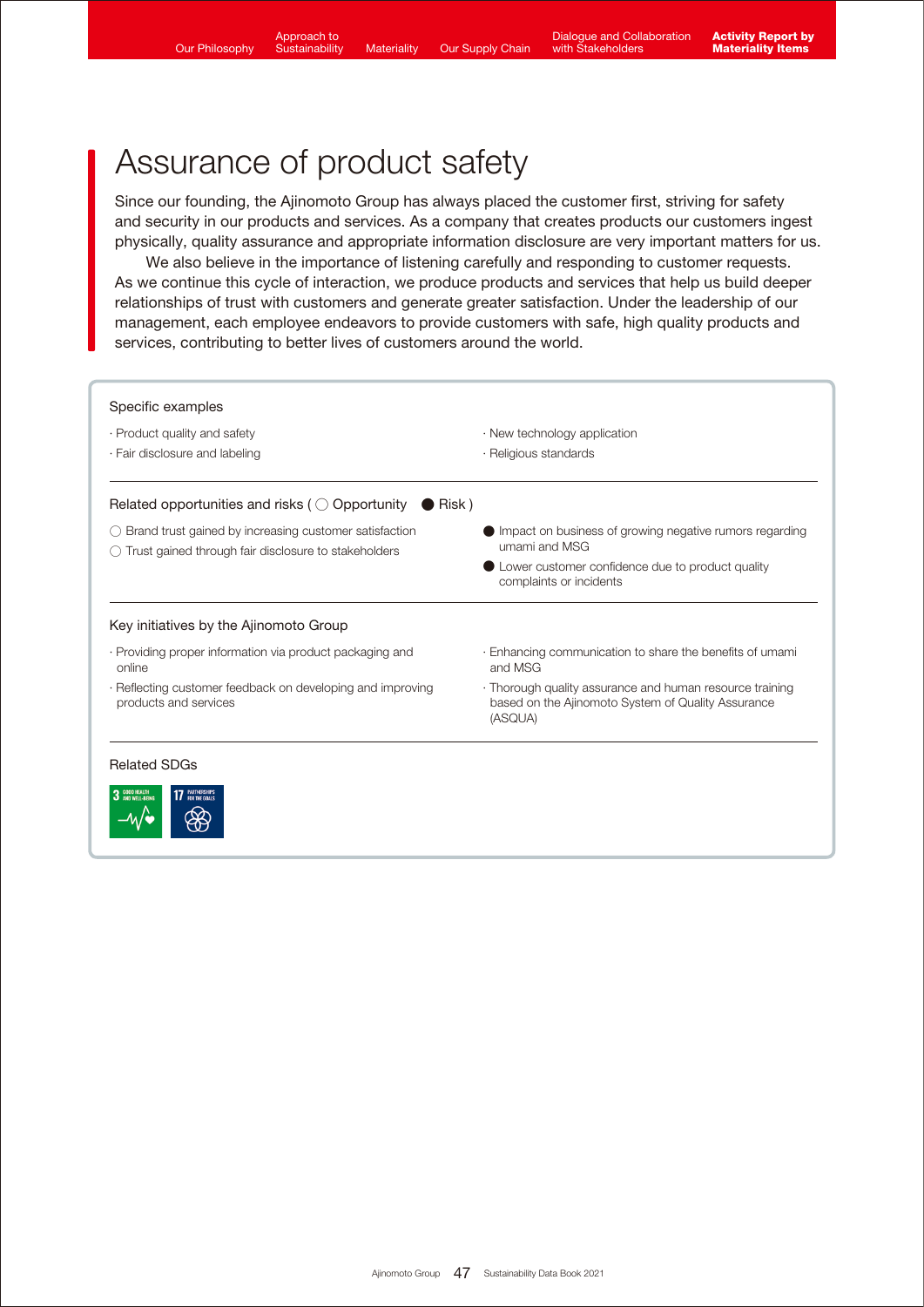Approach

GRI416-DMA GRI417-DMA

[> Group Shared](https://www.ajinomoto.com/sustainability/agp/quality.php)  Policy on Quality [> Group Shared](https://www.ajinomoto.com/sustainability/agp/food-safety.php)  Policy on Food Safety

# Quality management

Since our founding, the Ajinomoto Group has endeavored to put the customer first through our commitment to the safety of products and services. To provide product safety, it is essential to implement comprehensive quality assurance systems and proper disclosure. In addition, the Group listens carefully and responds to customer needs to deliver products and services that earn the trust of customers and ensure satisfaction.

## Ajinomoto System of Quality Assurance (ASQUA)

The Ajinomoto Group has our own quality assurance system, ASQUA. As of March 2021, 101 Group companies have implemented ASQUA.

 The core of ASQUA is based on ISO 9001, the international quality management system standard. We supplement this standard with other manufacturing management standards such as the Hazard Analysis and Critical Control Points (HACCP)<sup>[1]</sup>, Good Manufacturing Practices (GMPs)<sup>[2]</sup>, and the Group's own rules and requirements. Furthermore, ASQUA is composed of Group Shared Policies<sup>[3]</sup>, and associated quality assurance rules, regulations and standards, as well as other rules established by each internal organization.

 Quality standards ranging from development and raw materials procurement to sales and customer communications. We review these standards constantly in light of internal and external trends. In fiscal 2020, in accordance with changes to laws and regulations, we revised the Standard for Quality Audit and the Standard for Safety and Sanitation of Food Packaging Materials.



[1] Management standards for manufacturing foods in a safe and sanitary manner

[2] Standards relating to manufacturing management

[3] Group Shared Policy on Quality, Group Shared Policy on Food Safety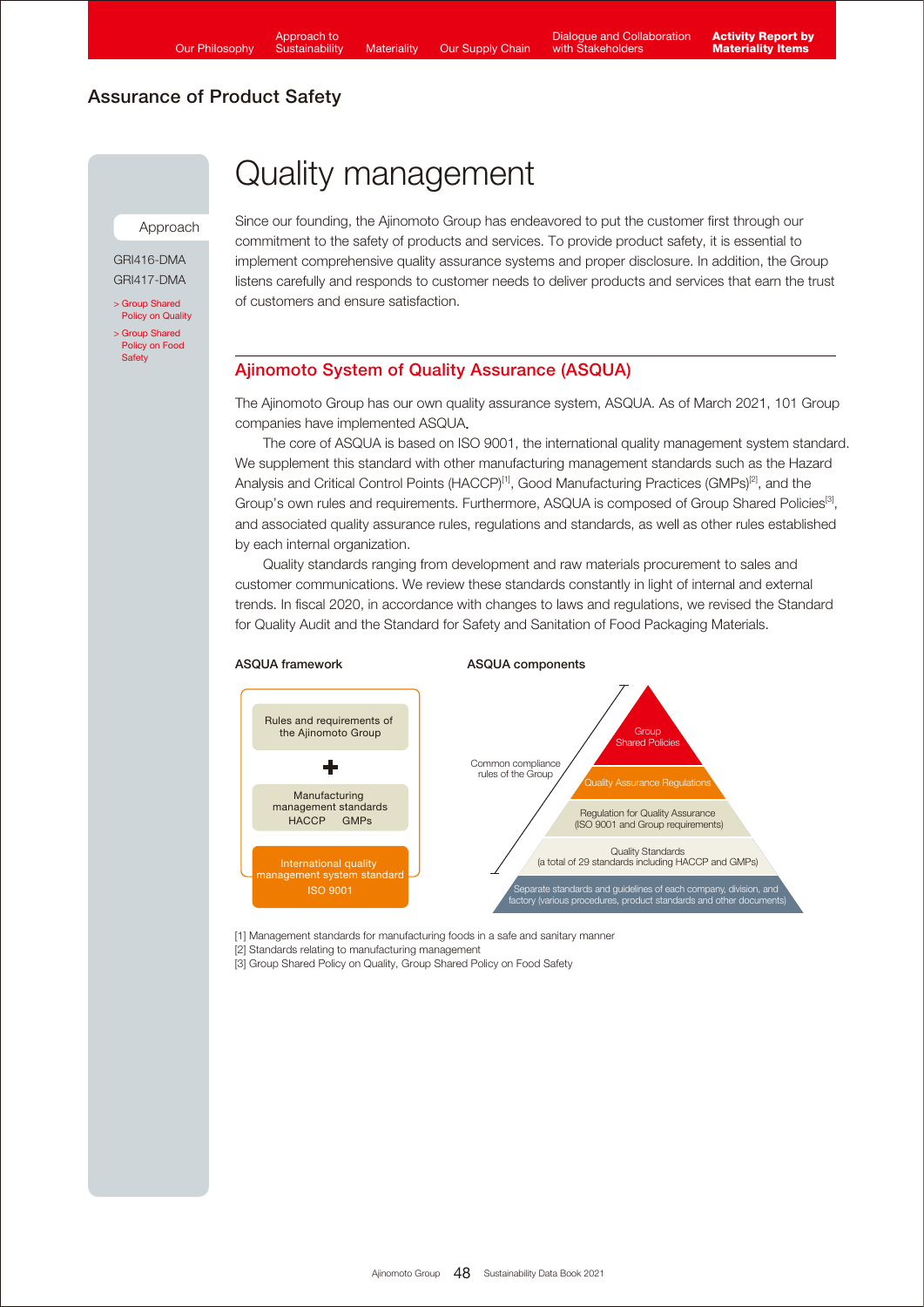#### **Quality standards**

- 7. Manufacturing (10) •Food GMP\* •GMP for Food Additives\* •GMP for Personal Care Ingredients\* •GMP for Active Pharmaceutical Ingredients\* •GMP for Pharmaceutical Drug Products\* •GMP for Feed Use Amino Acids\* •HACCP •Food Defense<sup>[1]</sup> •Product Labeling •Safety and Sanitation of Food Packaging Materials 9. Quality Information (2) •Quality Information Management •Traceability 1. Document Control (1) 2. Educational Training (1) 3. Establish Specifications, Examination (3) •Establish Quality Specifications •Establish Packaging Material Specifications •Establish Examination Frequency 4. Quality Assessment (1) 5. Quality Audit (1) 6. Purchasing (2) •Quality Control of Ingredients •Quality Control of Subcontracted and Procured Products 10. Handling of "Voice of Customer" (4) •Responding to Complaints •Determination of Responding to Quality Emergencies •Handling of "Voice of Customer" •Effective Reflection of "Voice of Customer" 11. Accommodating Religious Beliefs (2) •Halal[2] Control •Kosher[3] Control 8. Preservation and Transportation (2) •Preservation and Transportation of Products •Management of Warehouse \*Adapted to suit specific products [1] Measures to prevent deliberate tampering with products. Monitoring is carried out at every stage from raw material procurement to product sales. [2] Halal means permissible and legitimate in Arabic. The word indicates things and actions that are allowable to use and handle
	- under Islamic law. Halal also refers to foods that followers of Islam are permitted to eat. [3] Kosher means fitting or appropriate in Hebrew, or foods that followers of the Jewish faith are permitted to eat.

#### Promotion framework for quality assurance

#### Framework

GRI416-DMA GRI417-DMA The Ajinomoto Group established the Quality Assurance Committee under the Executive Committee to deliberate policies and various measures regarding quality assurance. The Quality Assurance Committee drafts basic policies and plans based on customer feedback, and promotes Group-wide implementation once approved by the Executive Committee. The status of these policies is reviewed by the Quality Assurance Committee every six months. Matters decided and deliberated by this Committee shall be reported to the Executive Committee and the Board of Directors.

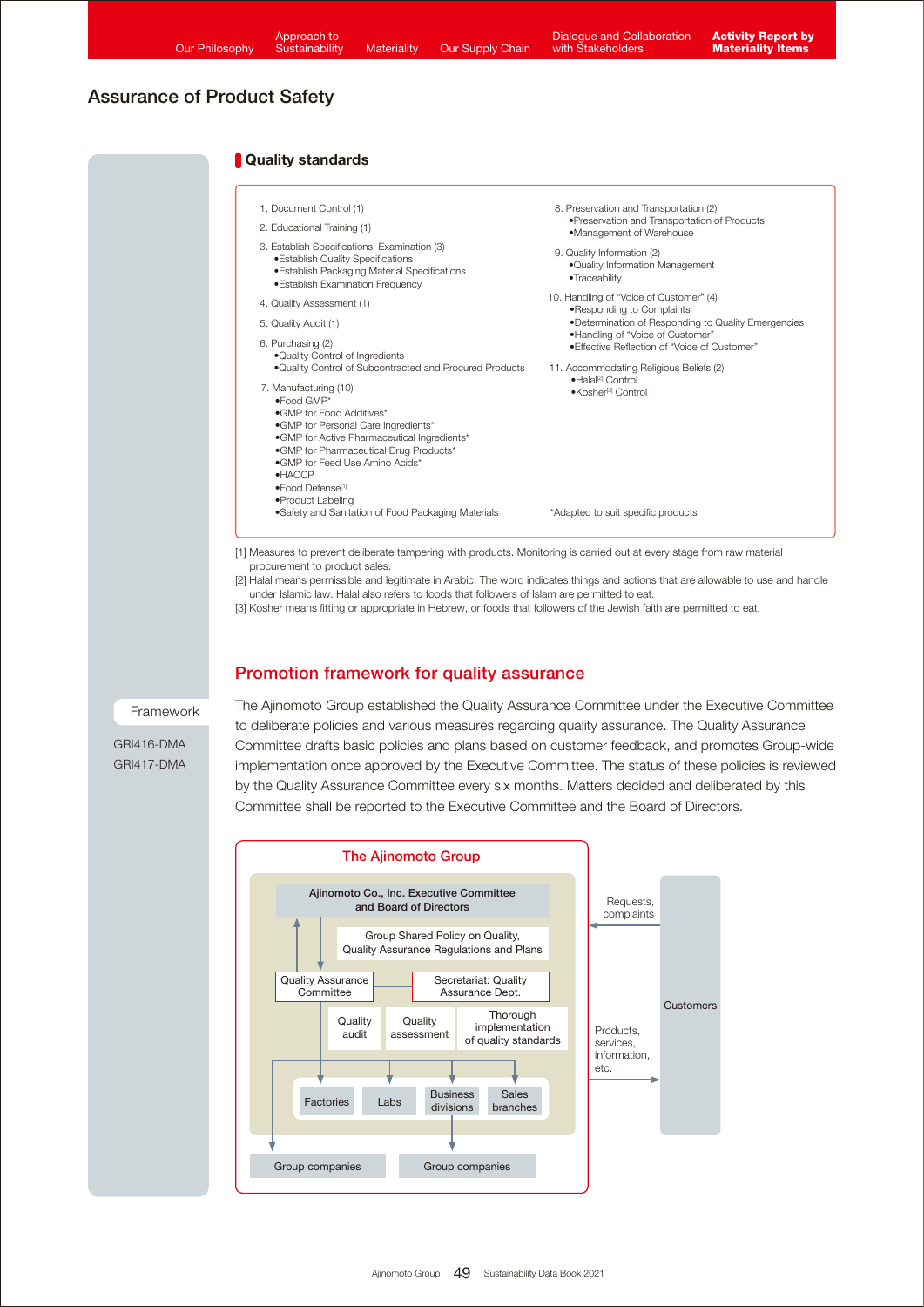### **Obtaining and maintaining third-party certifications**

The Ajinomoto Group encourages Group companies to acquire and maintain ISO 9001 certification. As of March 2021, 57 of 78 eligible Group companies have acquired ISO 9001 certification. For the eligible companies not yet certified (many of which are newly acquired or established companies), the Group works to build quality assurance systems for certification. In response to customer requests or other cases, the Group acquires certification of other standards such as FSSC 22000 approved by the Global Food Safety Initiative (GFSI).

## Ajinomoto Group medium-term plan for quality assurance

The Group focused on the following quality assurance topics during fiscal 2020-2022. Refer to related sections for details related to each initiative conducted during fiscal 2020.

| <b>Guidelines</b>         | Key targets                                                                        |
|---------------------------|------------------------------------------------------------------------------------|
| Keep faith with customers | Reduce product quality claims and problems, and work harder to prevent issues      |
| Fulfill customer          | Secure attractive quality improvements and gain customer trust through interactive |
| expectations              | communications with customers                                                      |
| Aim for adequate          | Pursue through ASQUA-based quality assurance activities                            |
| management                | Develop human resources to improve quality assurance levels                        |

## Develop human resources to improve quality assurance levels

Performance

GRI416-DMA GRI417-DMA The Ajinomoto Group focuses on human resources development to further improve quality assurance levels. Each year, the Group reviews our quality training plan, implementing systematic programs to meet the needs of individual organizations. In fiscal 2020, the spread of COVID-19 meant that most of this training was conducted online or via e-learning.

## **Main programs in fiscal 2020**

#### ■ Japan

- Quality training for Group employees (online and e-learning)
- Programs for managers responsible for quality assurance scheduled for posting to overseas offices
- Ajinomoto Management and Technical Conference on Quality for Group company executives and employees: Approx. 400 participants
- New Top Management Quality Training Course for newly appointed organizational heads, Group company heads, new quality assurance staff and management (e-learning)
- ISO 9001 food product business operations training for newly transferred employees (e-learning) ■ Overseas
- QMS Training Course for managers responsible for quality assurance at Group companies (e-learning)
- Global Regulatory Affairs online seminar on Risk Management for Asia, Europe, and US Regulatory Affairs heads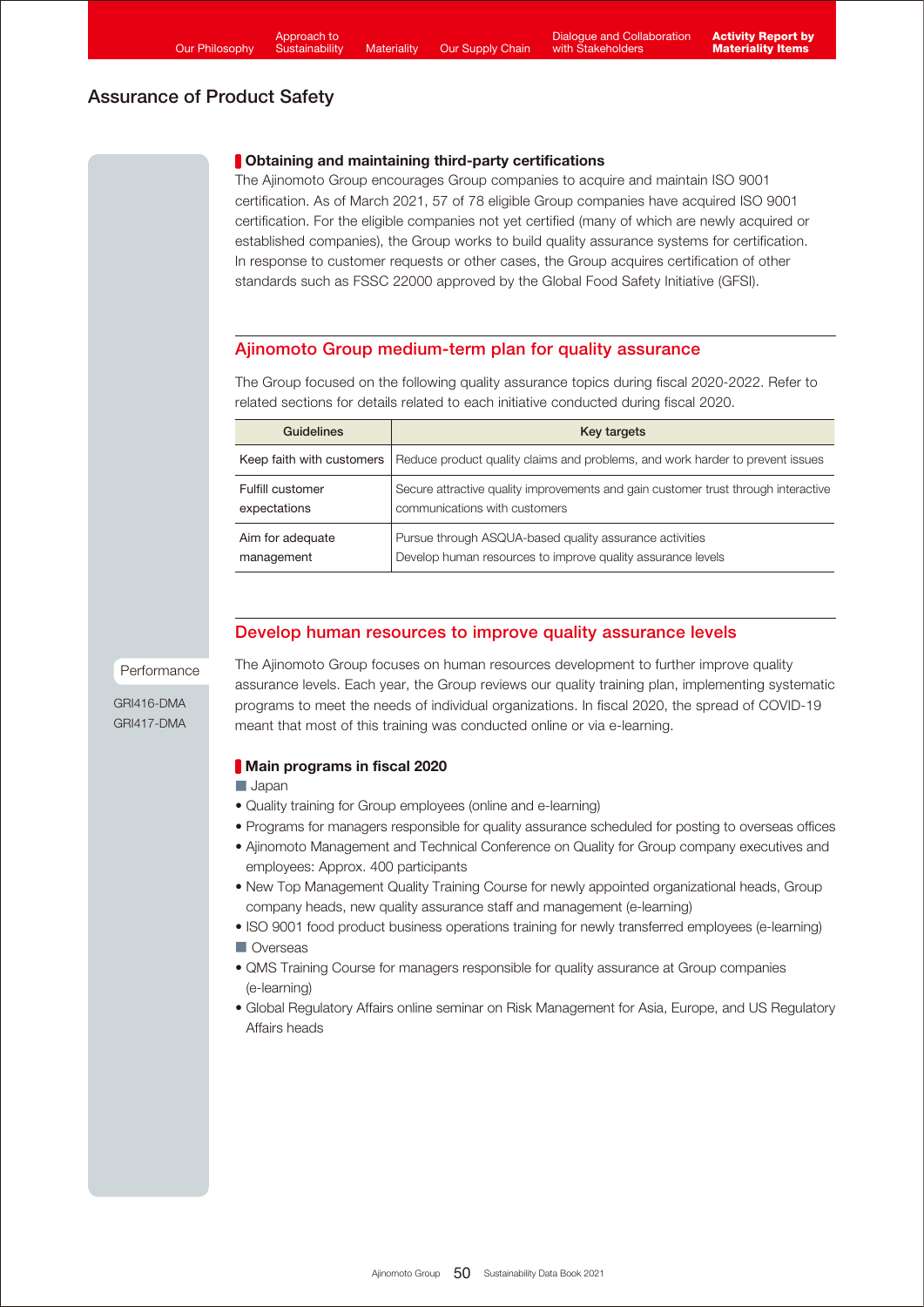Quality assurance across the supply chain

# Assurance of Product Safety

#### Framework

GRI414-DMA GRI416-DMA GRI417-DMA GRI417-1

- > Group Shared **[Policy on Quality](https://www.ajinomoto.com/sustainability/agp/quality.php)** [> Group Shared](https://www.ajinomoto.com/sustainability/agp/food-safety.php)
- Policy on Food **Safety**

The Ajinomoto Group practices strict quality assurance by applying the ASQUA globally at each stage, from product development to customer communication. Our efforts are guided by the Group Shared Policy on Quality and the Group Shared Policy on Food Safety.



## **Development**

To deliver safe, high-quality products, the Ajinomoto Group implements strict quality assessments in each phase of the product development process in accordance with the ASQUA Standard for Quality Assessment. Only products that have passed all assessments reach the end customer.

### Raw materials procurement

Suppliers are selected according to the ASQUA Standard for Quality Control of Ingredients. The Ajinomoto Group controls the quality of raw materials purchased from suppliers strictly through lotby-lot inspections.

We work with our suppliers to improve quality and reduce quality risks through measures that include regular appraisals, quality audits, information sessions, and surveys. We make continuous quality improvements through close cooperation with suppliers. After conducting an audit, we began transactions with two new suppliers during fiscal 2020.

#### Supplier audits in fiscal 2020

| Audited organization             | <b>Audited items</b> | Number of audits |
|----------------------------------|----------------------|------------------|
| Ajinomoto Co., Inc.              | Raw materials        | 148.             |
|                                  | Packaging materials  | 44               |
| Ajinomoto Frozen Foods Co., Inc. | Raw materials        | 158              |

## **Production**

■ Structural enhancements for food safety

The Ajinomoto Group believes that creating a workplace culture that is open and based on employee trust is the key to making more robust food safety systems. We also review and improve tangible elements, such as production facilities, and intangible elements, such as quality standard and guidelines. In this way, we minimize the risk of intentional product tampering and strengthen quality assurance across the supply chain.

#### Diagram of food safety assurance concept



[1] Cameras to monitor for accidents and errors in the factory. Quality assurance cameras help gain customer confidence.

Framework / Performance

GRI308-1 GRI414-1 GRI416-DMA GRI416-1  $>$  P<sub>102</sub>

Framework / Performance

GRI414-2 GRI416-DMA GRI416-1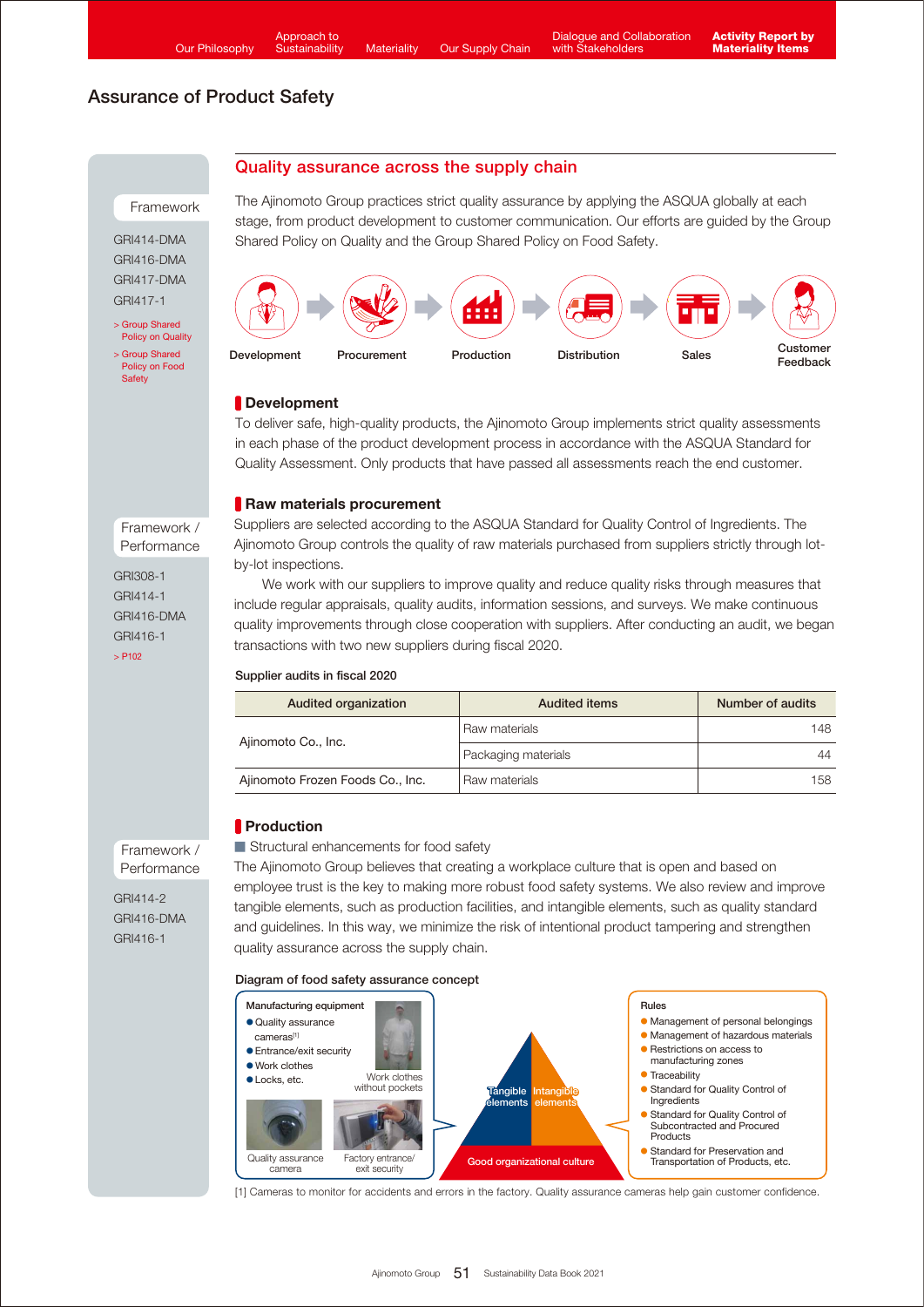■ Measures to prevent manipulation of quality-related data

To prevent manipulation of data related to product quality, the Ajinomoto Group continues to improve our workplace culture to foster employee compliance and awareness of quality assurance from the customer's perspective. The validity of data related to development, production, and the functional features of food products is evaluated and judged objectively and fairly in quality assessment meetings and by committees of internal experts. To ensure the proper operation of these systems, we conduct ongoing quality audits and third-party certification audits.

 In addition, global standards require systems that store and prevent the manipulation of analysis data on manufactured pharmaceuticals and active pharmaceutical ingredients. We continue to strengthening management based on these standards.

■ Initiatives to reduce quality-related claims and incidents

GRI416-2 GRI417-2

During fiscal 2020, the Ajinomoto Group issued four collections from distributors due to foreign matter contamination and solidification, etc.

 We carefully investigate each quality-related complaint and incident to identify the cause and prevent recurrence. Details of any quality-related incident and information on preventative measures are communicated promptly to Group companies in Japan and abroad to prevent recurrences.

#### Number of recalls and distribution collections by the Ajinomoto Group

| <b>Fiscal year</b> | ኃስ1 ፎ | ንስ17<br>20 I I | ገበ 1 0<br>2010 <sup>-</sup> | 2019 | 2020 |
|--------------------|-------|----------------|-----------------------------|------|------|
| Number             |       |                |                             |      |      |

### **Distribution**

Framework

GRI416-DMA

The Ajinomoto Group exercises strict control over product quality, which includes factors such as freshness, temperature, and moisture, during storage and transportation from factories until our products reach the customer. These activities follow ASQUA standards regarding the management of storage, transportation, warehouses (in Japan only), and other operations.

#### Performance

GRI416-DMA GRI417-DMA GRI417-1

[> Product package](https://www.ajinomoto.co.jp/products/anzen/package.html)  labeling (Japanese only)

[> Quality Assurance](https://www.ajinomoto.com/aboutus/quality_assurance)

#### **Sales**

The Ajinomoto Group shares helpful information on our product packaging and websites to offer customers greater confidence in their purchases.

#### ■ Product packages

The packages of retail products marketed by the major Group companies in Japan indicate not only all legally required information, but also other quality-related information of the following type (except when space is limited, etc.).

- Method of storage (once opened)
- Product usage warnings
- Explanations of raw materials that may be unfamiliar to customers and prompt a large number of inquiries
- Easy-to-identify list of allergens (both mandatory and recommended)
- Easy-to-identify labeling of packaging materials
- Customer service contact

#### ■ Websites

Our global website publishes information on group quality assurance activities in English, Spanish, Portuguese, and Arabic. Group companies operate websites and social media channels through which we provide product information, recipes, product FAQs, and other information tailored to customers in each country/region. Ajinomoto Co., Inc., Ajinomoto Frozen Foods Co., Inc., Ajinomoto AGF, Inc., and AJINOMOTO CO., (THAILAND) LTD. each publish easily understood information regarding quality assurance systems and quality assurance initiatives on their respective websites. The chatbots<sup>[1]</sup> adopted in fiscal 2019 by Ajinomoto Co., Inc. were also introduced at Ajinomoto Frozen Foods Co., Inc. and Ajinomoto AGF, Inc. in fiscal 2020.

[1] A combination of the words "chat" and "robot." An automated communications tool that incorporates artificial intelligence.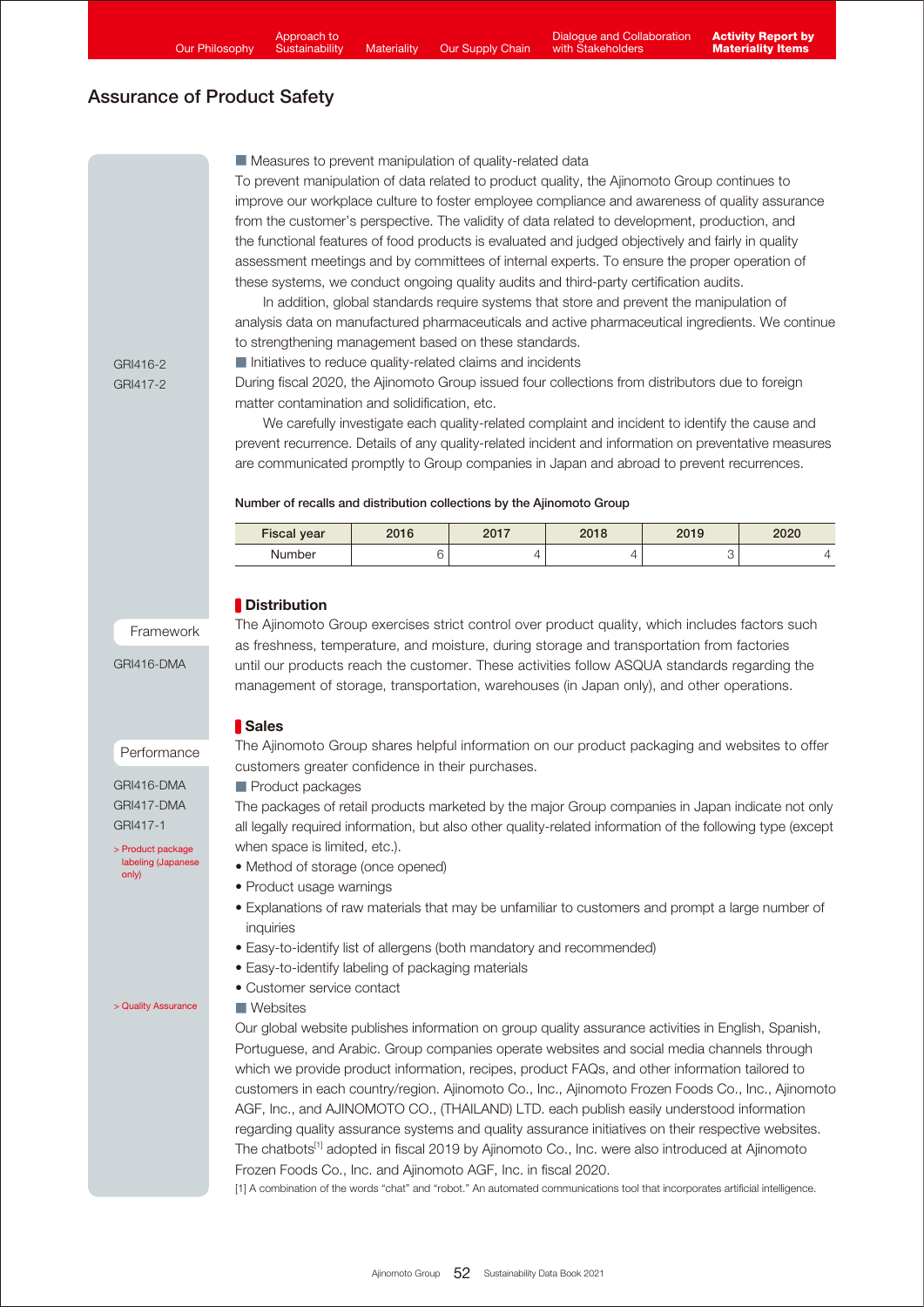**Customer feedback** 

TOPIC

# Assurance of Product Safety

#### Framework

GRI416-DMA GRI417-DMA GRI417-1

■ Initiatives to reflect customer feedback The Ajinomoto Group reflects voice of customer (VOC) in the development and improvement of appealing products and services in accordance with the ASQUA standards. In fiscal 2020, Taiwan and South Korea started operating in accordance with the standards, following the group companies in Japan, Thailand, Brazil, Indonesia, Vietnam, the Philippines, Malaysia, and Peru that [> Quality Assurance](https://www.ajinomoto.com/aboutus/quality_assurance) have already been introduced.

#### Product development system reflecting VOC at the Group Customer Service Center<sup>[1]</sup>



[1] Handling customer service functions for Ajinomoto Co., Inc., Ajinomoto Frozen Foods, Co., Inc. and Ajinomoto AGF, Inc.

#### Performance

## Improvements based on the VOC during fiscal 2020

The one-touch caps for *Chuka Aji* granulated seasonings use a sprinkle cap that makes the products easier to add while cooking. However, we received customer feedback mentioning that contents tend to clump and solidify when using these above dishes that give off steam during

preparation. We therefore changed the cap materials and design, making it more airtight and preventing adhesion. This satisfied our customers, who informed us that the seasoning no longer sticks, even when using over a steaming pot. This cap is also used in *Marudori Gara Soup <55g bottle>.*



#### ■ Enhanced monitoring of customer feedback

Any customer feedback is analyzed by a group company, and any such feedback that concerns a serious issue that could lead to health risks or a violation of law is also checked and analyzed promptly, objectively, and in a cross-organizational manner by Ajinomoto Co., Inc. The system ensures that any case deemed to be urgent is shared with relevant departments immediately. In fiscal 2020, the system was extended to Turkey, Poland, and France in addition to Group companies in Japan, Thailand, Brazil, Indonesia, Vietnam, the Philippines, Peru, the United States, Malaysia, Taiwan, and South Korea.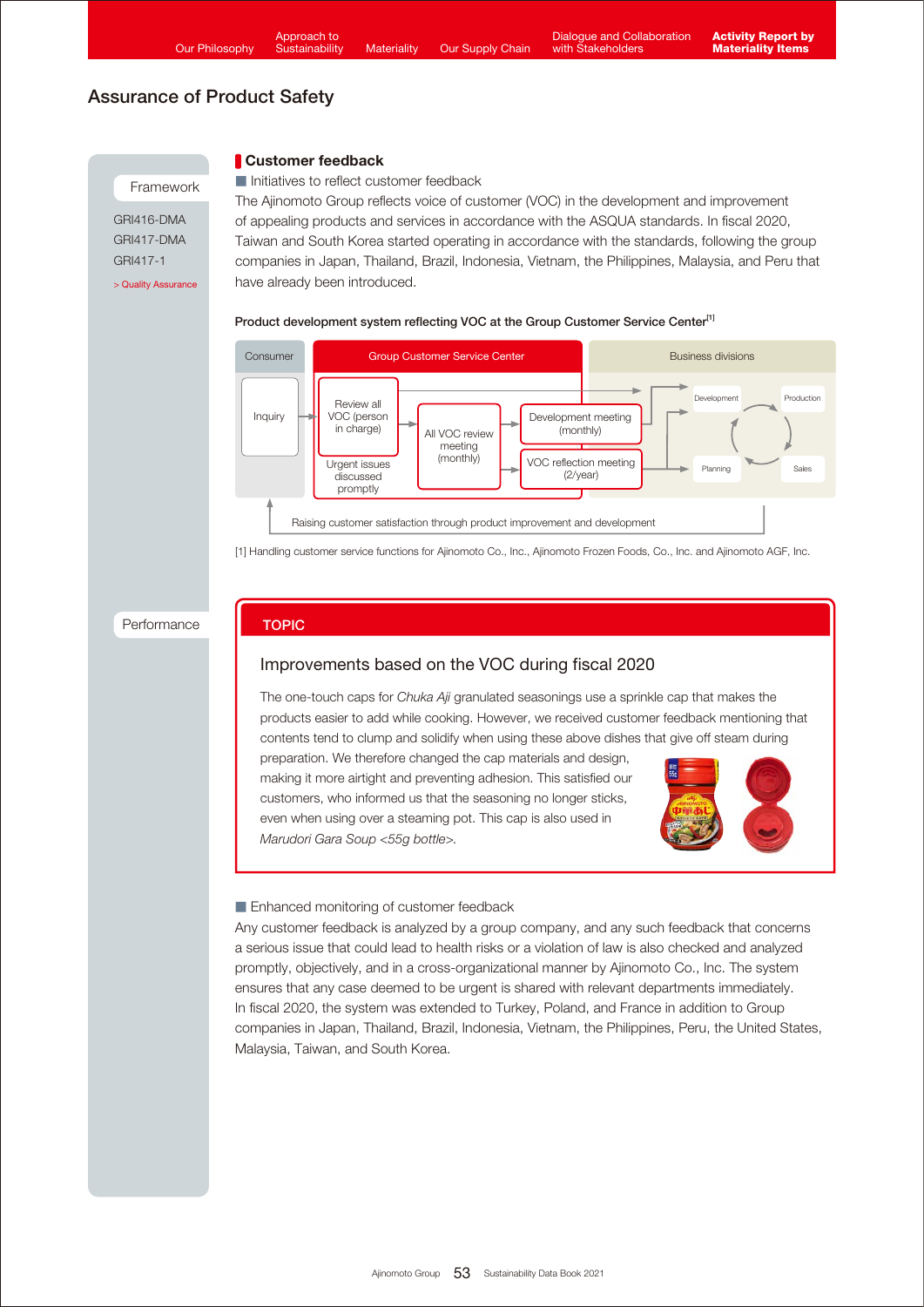#### Customer feedback monitoring system for preventing health damage



#### Breakdown of VOC in fiscal 2020

Performance

• VOC received by Ajinomoto Co., Inc.: 23,539 contacts (91% versus fiscal 2019) • VOC received by three Ajinomoto Group food product companies<sup>[1]</sup> in Japan: 37,471 contacts (88% versus fiscal 2019)



[1] Ajinomoto Co., Inc., Ajinomoto Frozen Foods, Co., Inc. and Ajinomoto AGF Co., Inc.

#### ■ Efforts to improve customer satisfaction

The three food product Group companies in Japan regularly conduct surveys to confirm and improve customer satisfaction regarding the quality of response to customer quality-related claims. The investigation, business, and customer service departments work to share specific feedback to improve customer satisfaction. Surveys conducted during fiscal 2020 by Ajinomoto Co., Inc. indicated that 96% of customers were satisfied with the response to issues they raised, 79% were satisfied with the investigation reports, and 88% intend to continue to use the company's products.

 In fiscal 2020, demand for household products increased in accordance with restrictions on going outside. Immediately after a state of emergency was declared in Japan in April 2020, our Customer Service Center responded to customer inquiries by e-mail while working from home. However, in order to assuage customer questions and concerns, and to ensure that they are still comfortable using our products, we pioneered<sup>[2]</sup> a telephone answering system. From the middle of the following month we started a phone-based service with employees working from home, thus maintaining our services while still ensuring the safety of our employees.

[2] According to a survey conducted by the Association of Consumer Affairs Professionals (ACAP), only about 50% of companies have started customer service in work-from-home style during the state of emergency announced from April to May 2020, with more than 75% of companies in the food industry still continuing to work in offices.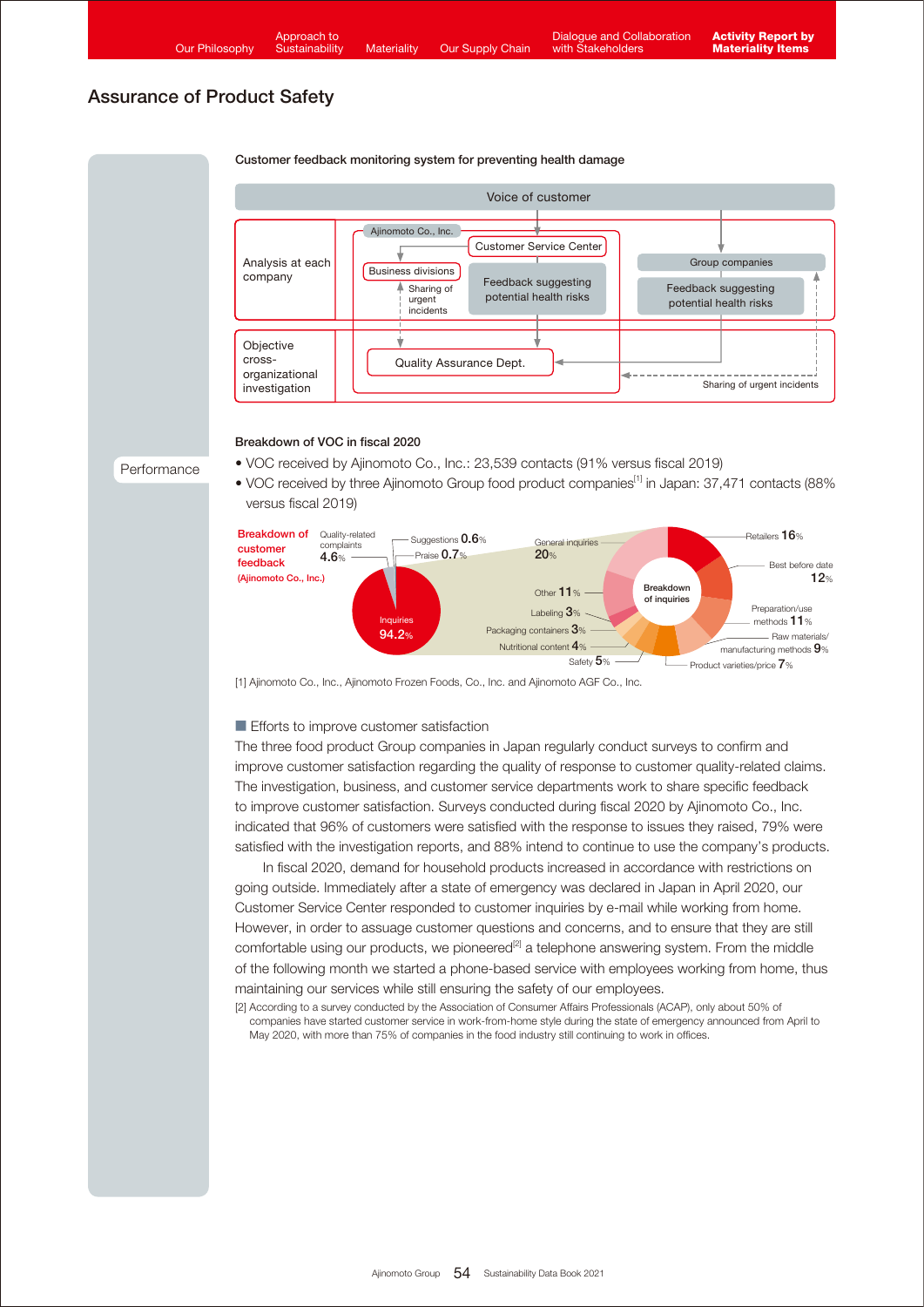# Disseminating information on MSG safety and benefits

## Activities to promote a correct understanding of MSG

Approach GRI417-DMA

 $\sim$  P21 [> Know MSG](https://www.knowmsg.com/) The Ajinomoto Group is the world's first company to commercialize an umami substance called glutamic acid (a type of amino acid) as a seasoning. We have promoted the benefits of monosodium glutamate (MSG), the sodium salt of glutamic acid, across the world. MSG offers a variety of value. MSG improves flavor, reduces salt content, shortens cooking time, and reduces the cost of meals at schools and other facilities.

 At the same time, MSG has been the subject of nebulous anxieties for many years as a purported chemical harmful to health. Labels such as "additive-free," "chemical-free seasoning," or "No MSG," have led to unsubstantiated rumors and misunderstandings among consumers that continue to this day.

 We see a tremendous opportunity today in how consumers around the world communicate online, as well as in the rising global interest related to food safety, food security, and health. We are seizing on this opportunity to leverage various media in actively sharing information to consumers based on facts and scientifically backed evidence. Not only do we resolve misunderstandings about safety, but we also engage in initiatives to spread information about the benefits of MSG to the world, including MSG's role in improving flavor, reducing sodium intake, and improving nutrition for the elderly.

## Communication activities across the world

Performance

GRI417-DMA

[> Food & Wellness](https://www.ajinomoto.com/media/events/food-wellness-future-forum-part-1)  Future Forum 2020 The Ajinomoto Group began actively conducting communication activities by launching the World Umami Forum (WUF) in September 2018 in the United States.

#### **Forums for consumers in Japan**

Ajinomoto Co., Inc. held three media conferences in April, July, and November of 2019 to discuss food labeling issues, MSG safety and the reputation of MSG, and risk communications for today. At the third conference we announced to establish a new opportunity for risk communications that goes beyond organizational, market, industry, and personal perspectives. Here, we declared our commitment to work with consumers to share correct information related to food and health, contributing to a healthy, more abundant society.

 In August 2020, we held the Food & Wellness Future Forum 2020 online. This was an initiative to respond to consumer questions and create a deeper understanding of the social issues arising from rumors and insufficient information about food. The forum addressed persistent misunderstandings and anxieties about food additives, discussing food additives specifically and concerns about foods that are billed as "additive-free." We invited experts and industry representatives onstage for our panel discussion, engaging in deep talks about the factors behind why consumers prefer "additive-free" and dislike food additives. Discussions also touched on the broader sharing of information about the importance and safety of food additives. Viewer count peaked above 1,300 on the day of the forum, with a total of 2,600 unique visits. Viewers asked questions answered by panelists at the forum, and we have published the answers on our website as well.

 We plan to continue to sponsor forums for consumers to hold discussions and dispel the risks of disinformation related to food and health.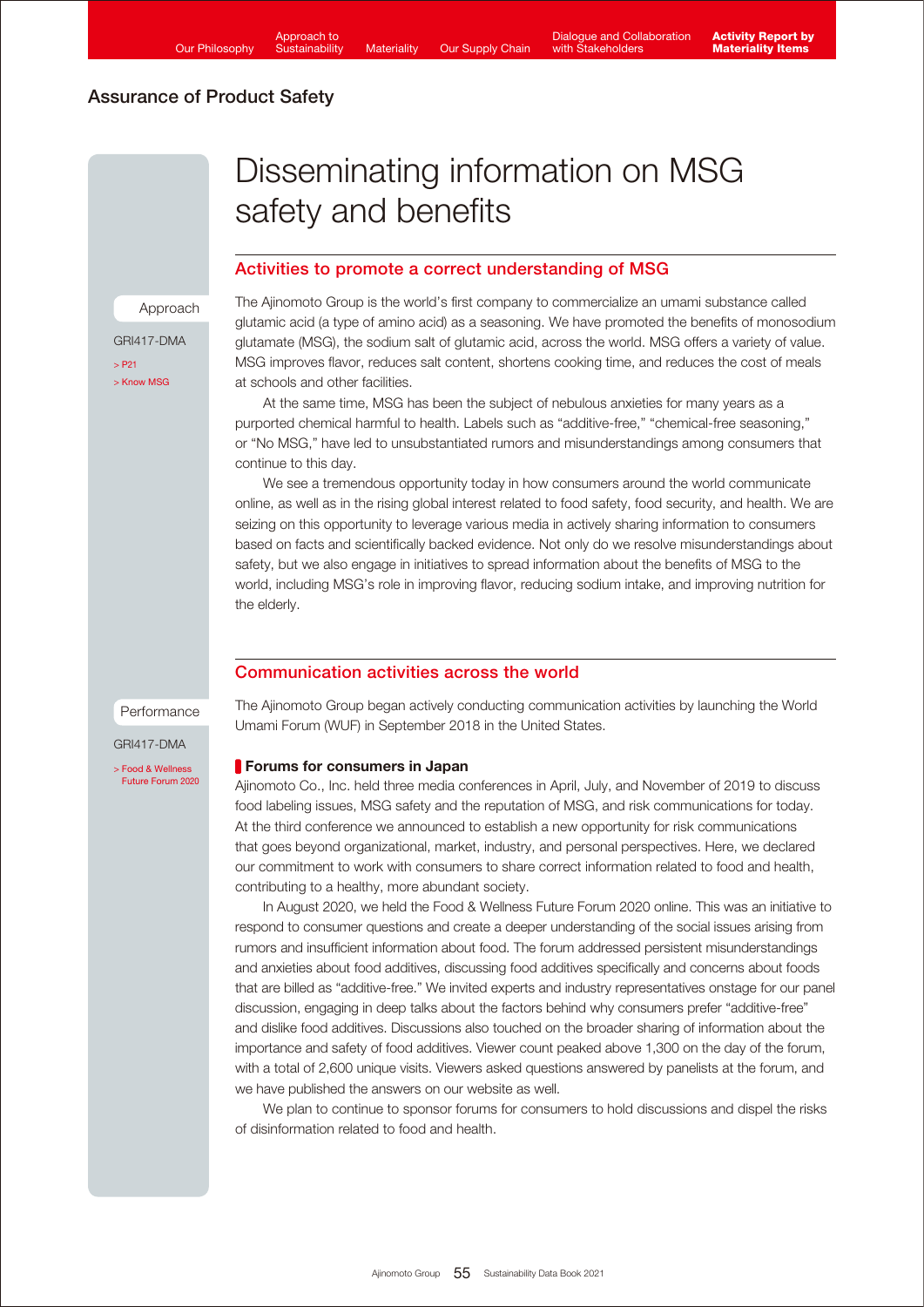



#### **Disseminating information for nutritionists and registered dietitians in Japan**

Ajinomoto Co., Inc. promotes the understanding of umami seasonings on an ongoing basis. Measures include websites to provide nutritionists, registered dietitians, and culinary influencers with information on reducing salt while retaining the deliciousness of food by using umami seasonings and how to increase the amount of food consumed by elderly people who are limiting their salt intake.

#### **Lectures for students in Singapore**

In February 2021, AJINOMOTO (SINGAPORE) PRIVATE LIMITED and Ajinomoto Co., Inc. held online lectures about Japanese cuisine and umami for 114 students at the National University of Singapore.

 In addition to presenting information about Japanese cuisine, the lectures also explained the use of umami and MSG to reduce salt intake. Students asked several questions and engaged in lively discussion. Many students expressed a high degree of satisfaction after the lectures, saying that the content helped correct some old misunderstandings about MSG and offered interesting, new knowledge about what products actually have MSG in them.

#### **Producing and distributing original videos in Thailand**

In February 2021, AJINOMOTO CO., (THAILAND) LTD. began releasing a series of four original videos titled, The Art & Science of Umami. The aim of the series is to resolve misunderstandings about MSG. The videos feature leading health and nutrition specialists and doctors in Thailand, who break down the science of MSG, present the health benefits of the ingredients and food products that are high in glutamate, and offer food preparation methods to boost umami.

 The company is also actively working to disseminate information on umami and MSG over social media and websites.

> Let's Umami [YouTube channel](https://www.youtube.com/channel/UCQJxnhQs2Il5k4BHRNW9oqA) (Thai only) > The Art and

[Science of Umami](https://umami-lovers.com/) (Thai only)